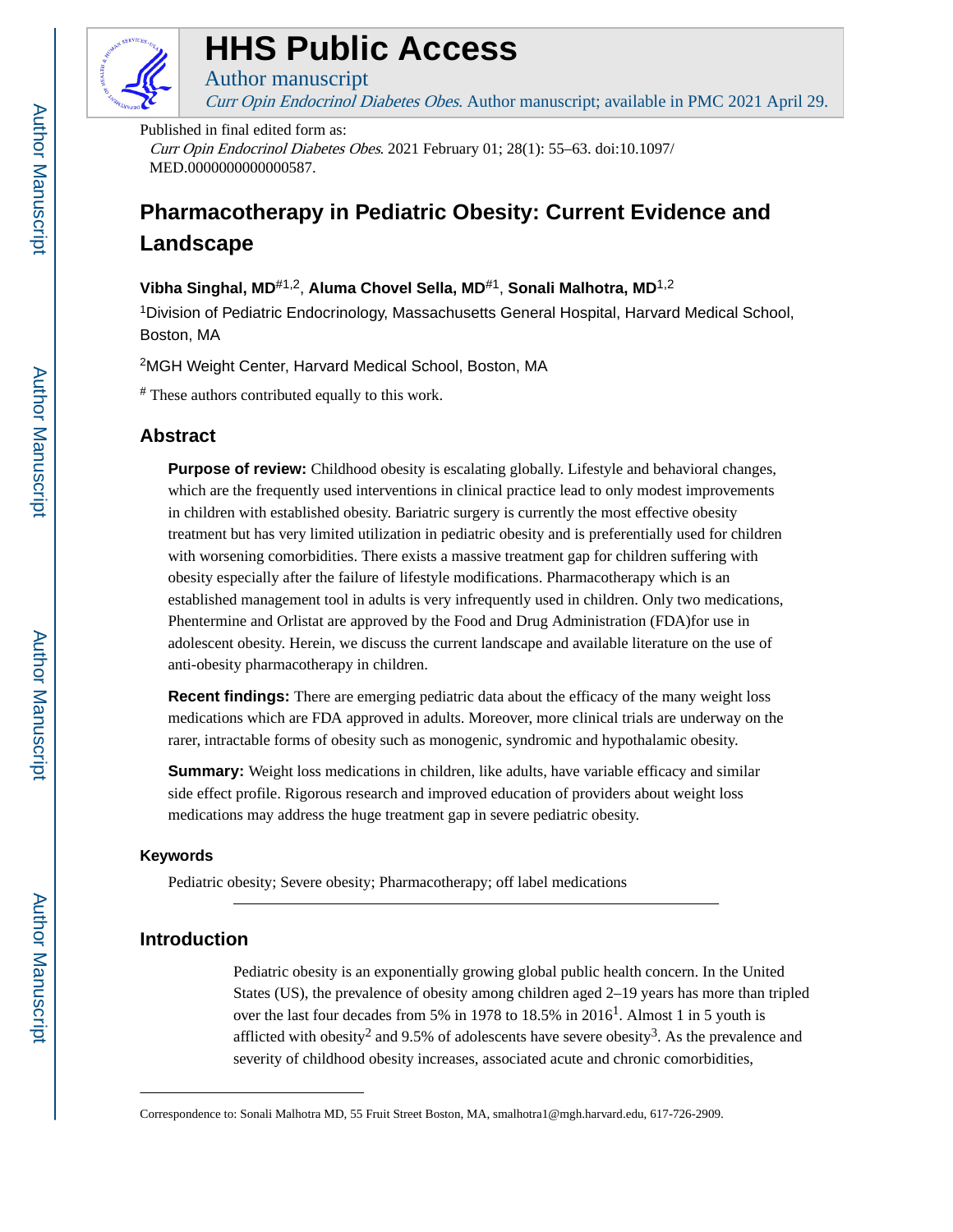previously considered to be adult diseases: type 2 diabetes mellitus (T2DM), nonalcoholic fatty liver disease, metabolic syndrome, cardiovascular disease and obstructive sleep apnea, are more prevalent among children and commonly encountered in routine clinical practice. Children with obesity face significant social stigma predisposing them to serious negative consequences on their emotional and mental health and school performance<sup>4,5</sup>. Overall, obesity in childhood is a robust predictor of obesity in adulthood, and consequences may persist even if the excess childhood weight is  $\text{lost}^{6,7}$ . Pediatric obesity has lifelong effects on patients, their families and health care systems and warrants appropriate treatment.

With these massive negative effects, it is essential to understand and utilize the treatment approaches available to treat the disease early in its course and to prevent worsening health. A stepwise approach is imperative to treat obesity in childhood. Lifestyle modifications including behavioral change, increased physical activity, and a balanced diet remain the first line and fundamental component of treatment throughout. Studies assessing these interventions have shown only modest persistent effects on BMI in pediatric patients. Separate Cochrane reviews found weak evidence that lifestyle modification dedicated to food, physical activity, and other behavior modifications reduce BMI in children and adolescents. Across 70 randomized controlled trials (RCT) in children with overweight and obesity aged 6 to 11 years, with duration of follow up ranging from six months to three years, BMI and weight decreased on average by 0.06 kg/m2 and 1.45 kg , respectively in the intervention groups compared with the control groups<sup>8</sup> . Similarly, across 44 RCTs in participants aged 12–17 years followed for six to twenty four months, the mean change in BMI z score was 0.13 units with a weight loss of 3.67 kg in lifestyle intervention group as compared with the controls<sup>9</sup>.

There is a vast body of literature demonstrating the tremendous benefit of weight loss during early years<sup>10,11</sup>. Unfortunately, lifestyle modification alone is modestly effective in severe obesity. While bariatric surgery guidelines are available for pediatric patients with severe obesity, guidelines on the use of pharmacotherapy for patients who fail lifestyle modifications and are not candidates or are hesitant to get bariatric surgery are lacking<sup>12</sup>. Furthermore, the use of pharmacotherapy for pediatric obesity is currently limited and only two medications are Food and Drug Administration (FDA) approved. This leads to frequent off label use of medications which are approved in the adults only.

Henceforth, we provide a summary of literature of the FDA approved and non-approved medications (off label) used in pediatric obesity (Table 1). We also discuss the relative efficacy of some of the commonly used medications<sup>13–17</sup>(Fig 1).

#### **Discussion**

Discussion of pharmacotherapy with the patient and family needs complete disclosure of the dearth of long-term data and the need of chronic usage (per adult data). This should be done under close monitoring with continued focus on lifestyle interventions and finding the lowest effective dose of medications.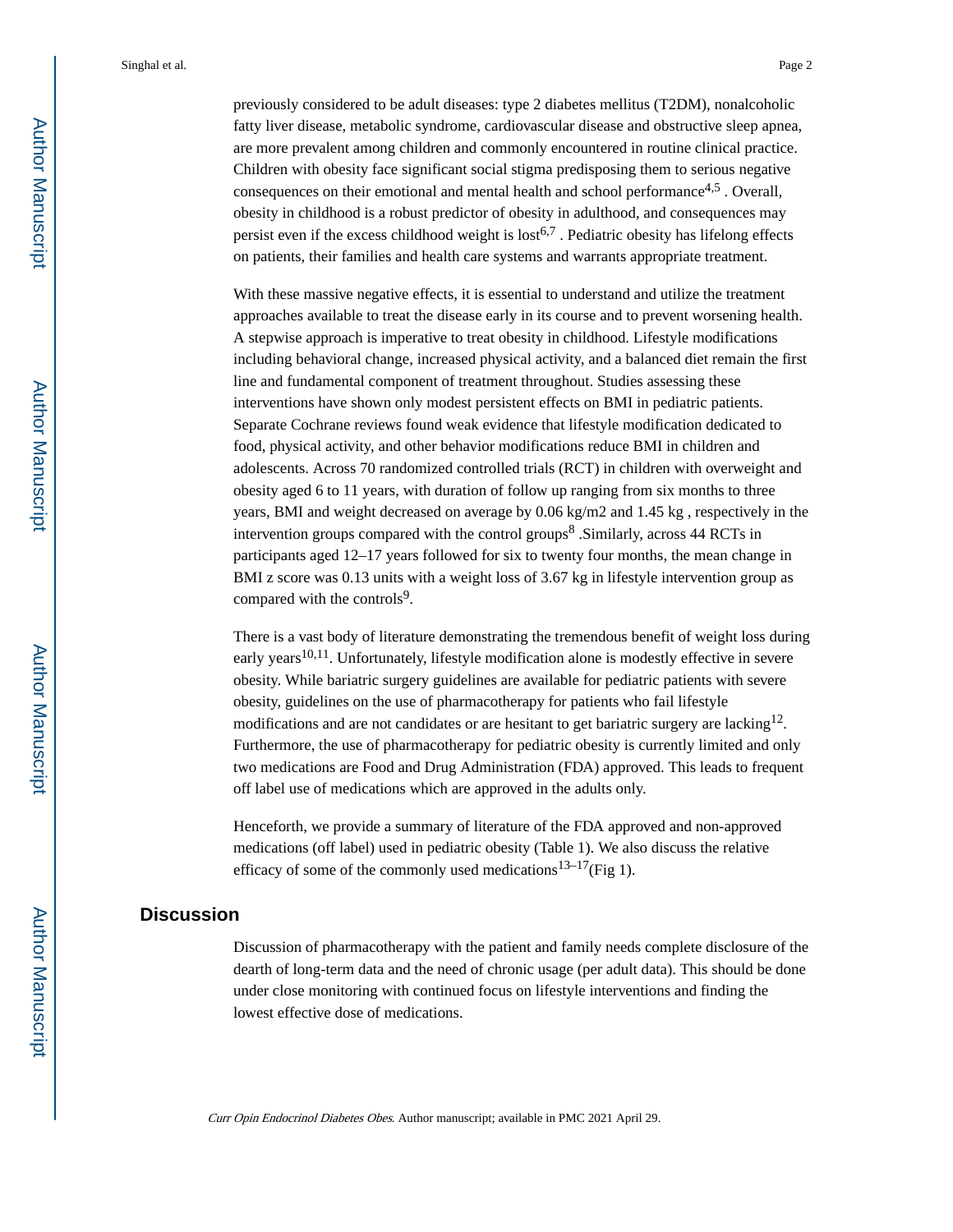#### **A. FDA-Approved Anti-Obesity Medications in Pediatrics (Table1)**

Only two medications, Orlistat and Phentermine are currently approved for weight loss in adolescents with obesity.

**1.** Orlistat ——Orlistat is the lone medication for long-term management of obesity for adolescents 12 years that is FDA approved. It inhibits the pancreatic and gastric lipase and decreases lipid absorption. The usual prescribed dose is 120 mg three times a day with meals. Most of the time its use is limited by the associated gastrointestinal side effects such as oily stools,abdominal pain, fecal urgency and incontinence, flatus as well as deficiency of fat-soluble vitamins<sup>18,19</sup>. Contraindications include chronic malabsorption, cholestasis and pregnancy<sup>20</sup>.

**2.** Phentermine -—Phentermine is approved in the Unites States for adolescents>16 years for a short duration of up to 12 weeks. It reduces the reuptake of norepinephrine (NE) thereby stimulating the pro-opiomelanocortin (POMC) neurons in the hypothalamus<sup>21</sup> and also affects serotonin and dopamine reuptake , which in the pre-frontal cortex improves inhibitory control of appetite<sup>22,23</sup> (Fig 2). The usual prescribed dosage is either 15 mg, 30 mg or 37.5 mg daily<sup>24</sup>. The most common side effects are irritability, insomnia, mood alteration, dry mouth, dizziness, tremor, headache, heart rate and blood pressure elevation and gastrointestinal side effects<sup>14,25</sup>. Contraindications include history of past or uncontrolled cardiovascular disease, hyperthyroidism, glaucoma and current use of monoamine oxidase inhibitors<sup>22,26</sup> (Table 1).

#### **B. Non-FDA-Approved Anti-Obesity Medications in Pediatrics (Table1)**

The lack of many FDA approved medications necessitates the off-label use of medications commonly used in adult obesity.

**1. Topiramate—**Topiramate is FDA approved for the treatment of epilepsy in 2 years of age and for migraine prophylaxis in 12 years of age and in combination with phentermine for obesity in 18 years of age. Topiramate blocks neuronal sodium channels, antagonizes glutamate receptors, inhibits carbonic anhydrase and is thought to suppress appetite via augmentation of the gamma-Aminobutyric acid (GABA)activity<sup>15</sup> (Fig 2). Side effects of Topiramate include reversible cognitive dysfunction, metabolic acidosis, nephrocalcinosis and paresthesia<sup>15</sup>. The recommended doses range from 25 mg to 100 mg. Topiramate is a teratogen and can cause orofacial defects in the fetus. It might also decrease the efficacy of oral contraceptives (less likely at the commonly used dose of <200 mg). Adolescents should be counseled on using other methods of contraception and serial pregnancy testing is recommended $^{22,26}$ .

**2. Phentermine/topiramate extended release (ER)—**Phentermine/topiramate extended release (ER) combination is FDA approved for chronic weight management in adults. It was found to achieve greater weight loss than topiramate and phentermine monotherapy<sup>27</sup>. Side effects are similar to those seen when each compound is used alone and are dose dependent<sup>28,29</sup>.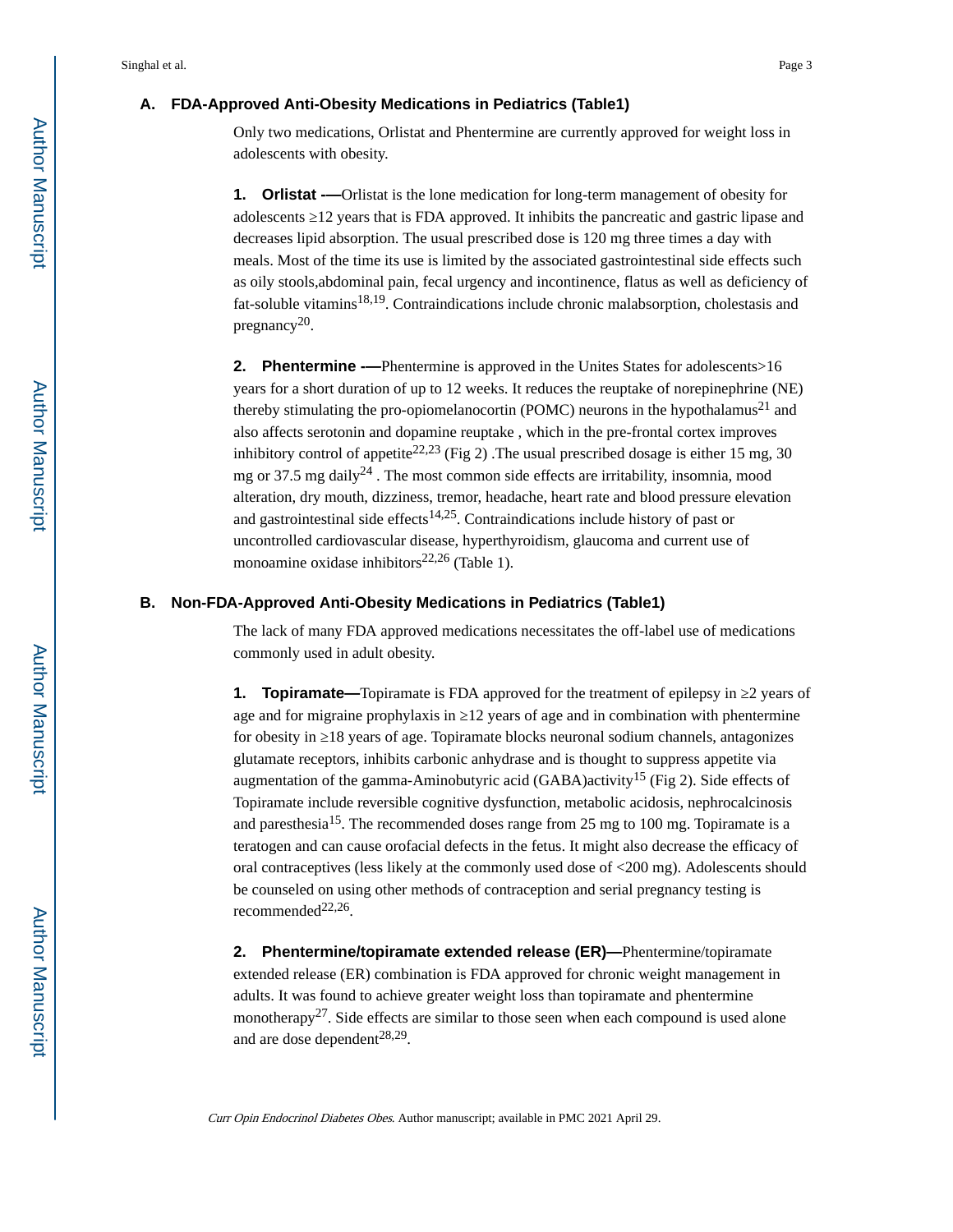For monitoring, heart rate, blood pressure, electrolytes and creatinine should be assessed in the beginning of the treatment and periodically while on treatment, especially during dose adjustment<sup>30</sup>.

**3. Bupropion/ Naltrexone -**—Bupropion is a selective reuptake inhibitor of dopamine and noradrenaline (Fig 2), used in depression and smoking cessation treatment while Naltrexone is an opioid receptor antagonist used in opioid use disorder in adults $31$ . The combination is approved for obesity treatment in adults. Bupropion/ Naltrexone carries a black box warning regarding increased suicidal risk and ideation in young adults and hence requires careful monitoring. Bupropion monotherapy for adolescents with depression was associated with side effects including irritability, dizziness, insomnia, headaches, nausea/ vomiting, decreased appetite, worsening anxiety, headaches, fatigue and tremor $32$ . Usual side effects associated with Naltrexone are nausea, vomiting, headache, dizziness, insomnia<sup>33–35</sup> (Table 1).

**4. Metformin—**Metformin is FDA approved for treatment of Type 2 Diabetes Mellitus > 10 years. Metformin inhibits hepatic gluconeogenesis (Fig 2) and enhances insulin-mediated glucose consumption in peripheral tissues (such as muscle and liver) $36$ . Mechanism for its weight loss effects are largely unknown. Recommended dose ranges between 500 mg-2000 mg divided twice daily. Common adverse events are gastrointestinal in nature- bloating, flatus, diarrhea<sup>16</sup>. Metformin-associated lactic acidosis is rare but serious concern<sup>37</sup>.

**5. Lis dexamphetamine—**Lis dexamphetamine is a stimulant medication, FDA approved for children with ADHD 6 years and for binge eating disorder in adults. It decreases dopamine and noradrenaline reuptake in the nucleus accumbens, thus decreasing the hedonic/reward-based eating behaviors<sup>38</sup>. Increase in blood pressure and heart rate and worsening of psychiatric disorders may occur with its use  $39-41$ . In children and adolescents with cardiac abnormalities, sudden death has been reported $42,43$ .

#### **6. Glucagon-like peptide1 (GLP-1) analogues:**

**Exenatide/Dulaglutide/Liraglutide/Semaglutide:** GLP-1 receptor agonists are incretins which enhance insulin secretion and increase satiety by slowing gastric emptying as well as by effect on the arcuate nucleus of the hypothalamus, limbic/reward system in amygdala and the cortex<sup>44–46</sup>(Fig 2). Adverse effects are primarily gastrointestinal-nausea, vomiting, and diarrhea<sup>47–49</sup>. Liraglutide is contraindicated in patients who have a personal or family history of medullary thyroid carcinoma or type 2 multiple endocrine neoplasia<sup>50</sup>.

The different GLP-1 agonists differ in their duration of action and efficacy to the receptors51. Liraglutide, due its slower degradation allows for once daily dosing and is FDA approved for obesity treatment in adults and T2DM in both adults and adolescents<sup>52</sup>. The initial recommended dose is 0.6 mg injected subcutaneously and gradually augmented in increments of 0.6 mg weekly to the maximum dose of 3.0 mg. This slow increase helps to minimize the associated gastrointestinal side effects<sup>52</sup>.

*Semaglutide-:* Semaglutide the newest GLP-1 agonist which demonstrated promising results in adults with obesity. It is a long acting GLP-1 receptor agonist with decreased degradation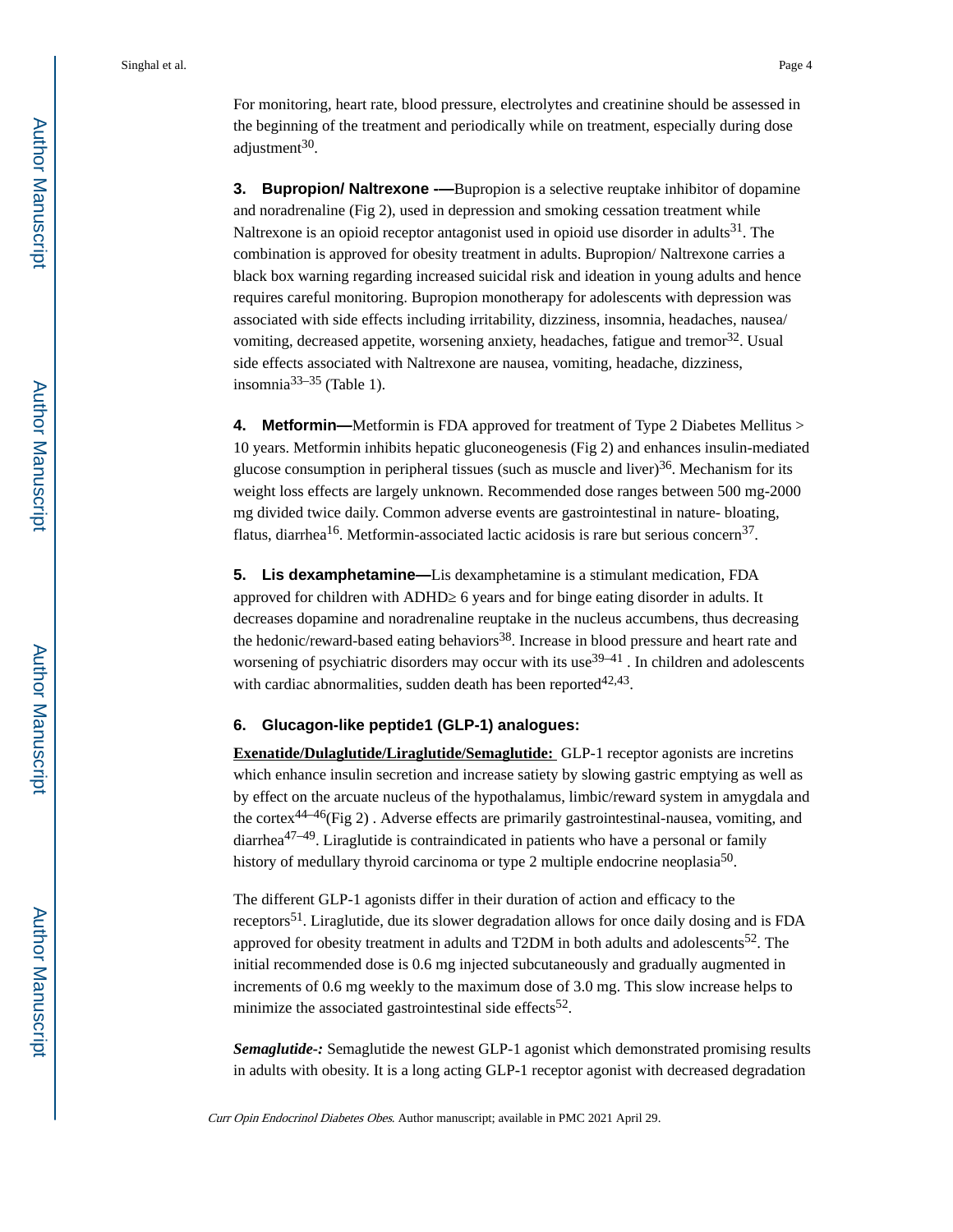by dipeptidyl peptidase (DPP-4), allowing once weekly dosing<sup>53</sup>. There are ongoing clinical trials with weekly Semaglutide in adolescents with obesity ([NCT04102189\)](https://clinicaltrials.gov/ct2/show/NCT04102189).

#### **C. Pharmacotherapy for syndromic obesity**

Syndromic obesity is characterized by a wide variety of features involving various organ systems such as intellectual disability, developmental delay, dysmorphic features, retinal changes and deafness. Obesity is typically early onset in nature and associated with hyperphagia. Over 25 syndromic forms of obesity have been identified.<sup>54,55</sup>. Prader-Willi syndrome (PWS) is the most common of these<sup>55</sup>. Others includes Bardet-Biedl syndrome (BBS), Alström syndrome, Albright hereditary osteodystrophy (pseudohypoparathyroidism type 1A) and more. Details of syndromic obesity are beyond the scope of this review.

Unfortunately, obesity management in these syndromes is challenging. Lifestyle based therapy are crucial in order to drop the risk of obesity comorbidities. Currently, there are no approved anti-obesity pharmacotherapy available for syndromic obesity, but studies are ongoing. GLP-1 agonists may have some beneficial role in PWS, but data are evolving. A small, single blinded crossover study in patients with PWS receiving a single 10-μg exenatide injection or placebo demonstrated increased satiety and lowered glucose level<sup>56</sup>. One year of exenatide and liraglutide use in young females with PWS demonstrated marked reduction in BMI as well as food consumption and decreased ghrelin levels<sup>33,57,58</sup>. On the other hand, in a six-month, open-label, nonrandomized longitudinal study of patients with PWS receiving exenatide, weight and adiposity were unaffected even though hunger scores and hemoglobin A1c reduced after treatment.<sup>59</sup>

Oxytocin (OXT) is another compound under investigation. Oxytocin is produced by the hypothalamus and regulates food consumption via hedonic and homeostatic pathways and is administered intranasally. In adults, oxytocin decreases the total caloric and fat intake while increasing fat utilization and causing weight loss.<sup>60–62</sup> In children, it has been mainly studied in PWS subjects has shown promising effects on food related behaviors and reduction in appetite drive<sup>63–65</sup>.

#### **D. Pharmacotherapy for monogenic obesity**

Monogenic obesity is caused by single-gene defects in which early onset obesity and hyperphagia are the key characteristics. Loss-of-function mutations in genes involved in the leptin-melanocortin pathway (pathway of homeostatic energy regulation) (Fig 2), are implicated in rare forms of monogenic obesity<sup>36</sup>. Metreleptin, the recombinant form of leptin produced extreme weight loss, significant improvement in hyperphagia , decrease in hunger scores and resolution of metabolic consequences when administered to patients with congenital leptin deficiency<sup>66,67</sup>.

Setmelanotide (RM-493), a synthetic melanocortin −4-receptor (MC4R) agonist (Fig 2), is being tested for the treatment of monogenic obesity. In a small open-label study in individuals with leptin receptor (LepR) deficiency and POMC deficiency, Setmelanotide led to reductions in body weight and decreased hunger  $\text{scores}^{68,69}$ . Described adverse events included dry mouth, localized skin induration at injection sites and darkening of skin nevi<sup>68</sup>.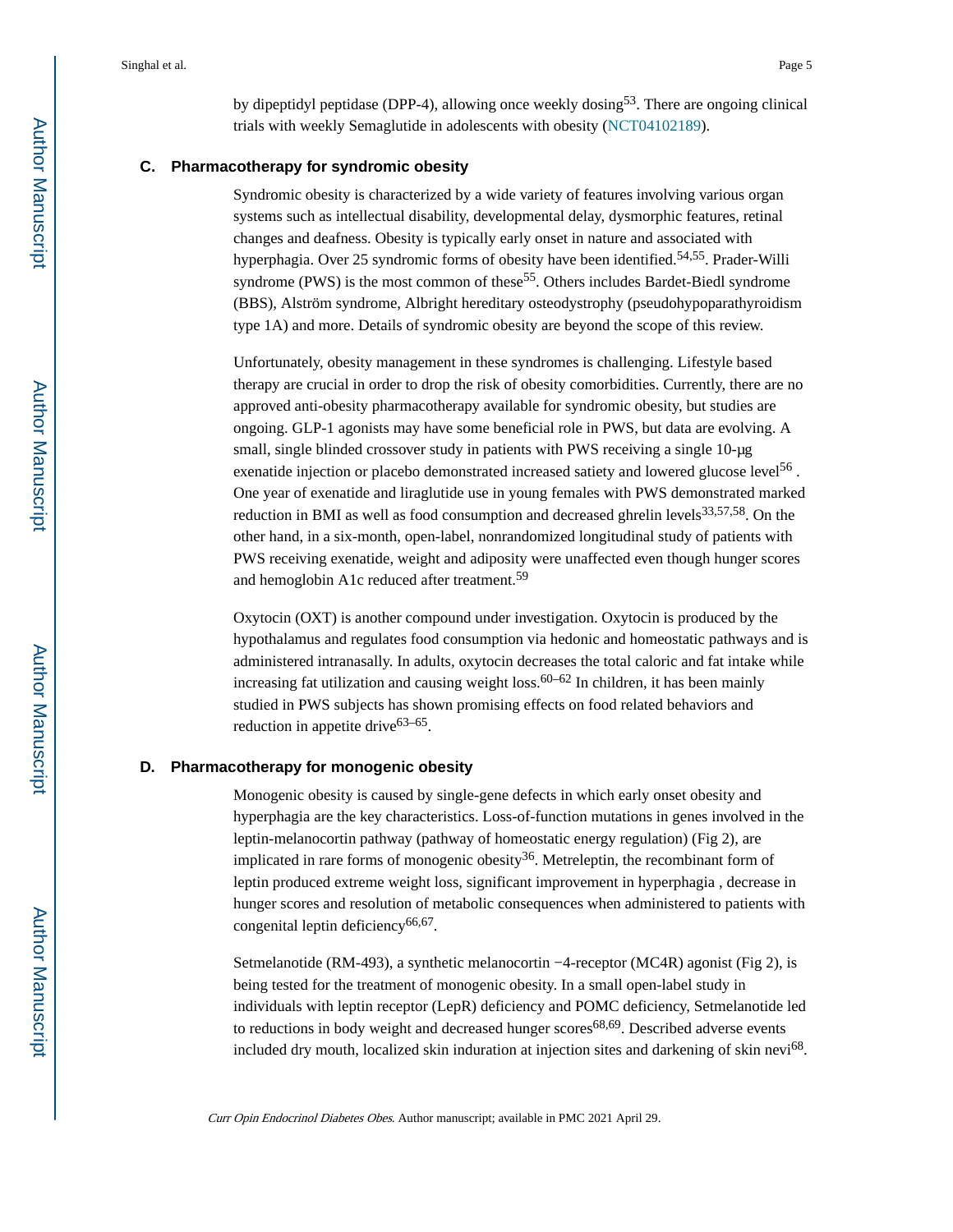#### **E. Pharmacotherapy for Hypothalamic Obesity (HO)**

Hypothalamic Obesity is another severe form of obesity, mostly seen after craniopharyngioma resection or with other diseases affecting the medial hypothalamic region. It is characterized by exponential weight gain leading to severe obesity, voracious appetite and poor satiety, decreased resting energy expenditure and fatigue. Standardized and effective treatments are lacking for HO.

The efficacy of improvement of satiety by GLP-1 agonists is being evaluated in  $HO^{70}$ . In a small prospective study of adults with HO, treated with exenatide for 52 weeks, subjects were noted to have decreased food intake and 75% of them had stable or decreasing trends in weight<sup>71</sup>. Several case reports and small studies also support the efficacy of Liraglutide<sup>72,73</sup>. A retrospective study of exenatide or liraglutide treatment in HO patients for up to 51 months, demonstrated a reduced BMI from 37.6 kg/m2 to 33.4 kg/m2<sup>74</sup>.

Dextroamphetamine, an adrenergic agonist may mitigate weight gain through central anorexigenic effects. A case series of 7 adolescent and young adult patients with HO treated with dextroamphetamine showed a reduction of 0.18 units in BMI z-score during the first year of treatment. However, the weight loss effects of treatment during the second year were heterogenous ,where some patients continued to lose weight and others showed significant increase in the BMI z score , making the long-term efficacy of this treatment suspicious.<sup>75</sup>

Diazoxide and Metformin in combination has also been evaluated in a small prospective study for 6 months in pediatric patients with HO. The decrease in the BMI standard deviation score (SDS) was significantly greater with treatment as compared with that of the pre-study period with lifestyle intervention alone ( $-0.04 \pm 0.15$  versus  $+0.11 \pm 0.08$ )<sup>76</sup>. In another RCT of pediatric patients randomized to either diazoxide or placebo for 2 months, BMI was not significantly different between the groups<sup>77</sup>. Hence larger studies with longer follow up are required to establish the true efficacy of these medications.

#### **Conclusion**

Obesity, especially severe obesity, in the pediatric population is increasing. Large studies have demonstrated that lifestyle interventions alone only have modest benefits in reversing the trends of severe obesity. While lifestyle modification and physical activity remain the cornerstone for treating and managing obesity, pharmacologic interventions should be considered to slow the weight gain and decrease the risk of complications, particularly in children who fail to lose weight on lifestyle modifications and demonstrate new or worsening comorbidities. While there are many anti-obesity medications approved for adults, only one medication is approved for long-term use in the pediatric population and another one for short term use only. Although there are medications in the pipeline, further high-quality research in pediatric anti-obesity pharmacotherapy with subsequent FDA approval of more medications is critical to address this huge treatment gap.

#### **Financial support and sponsorship:**

None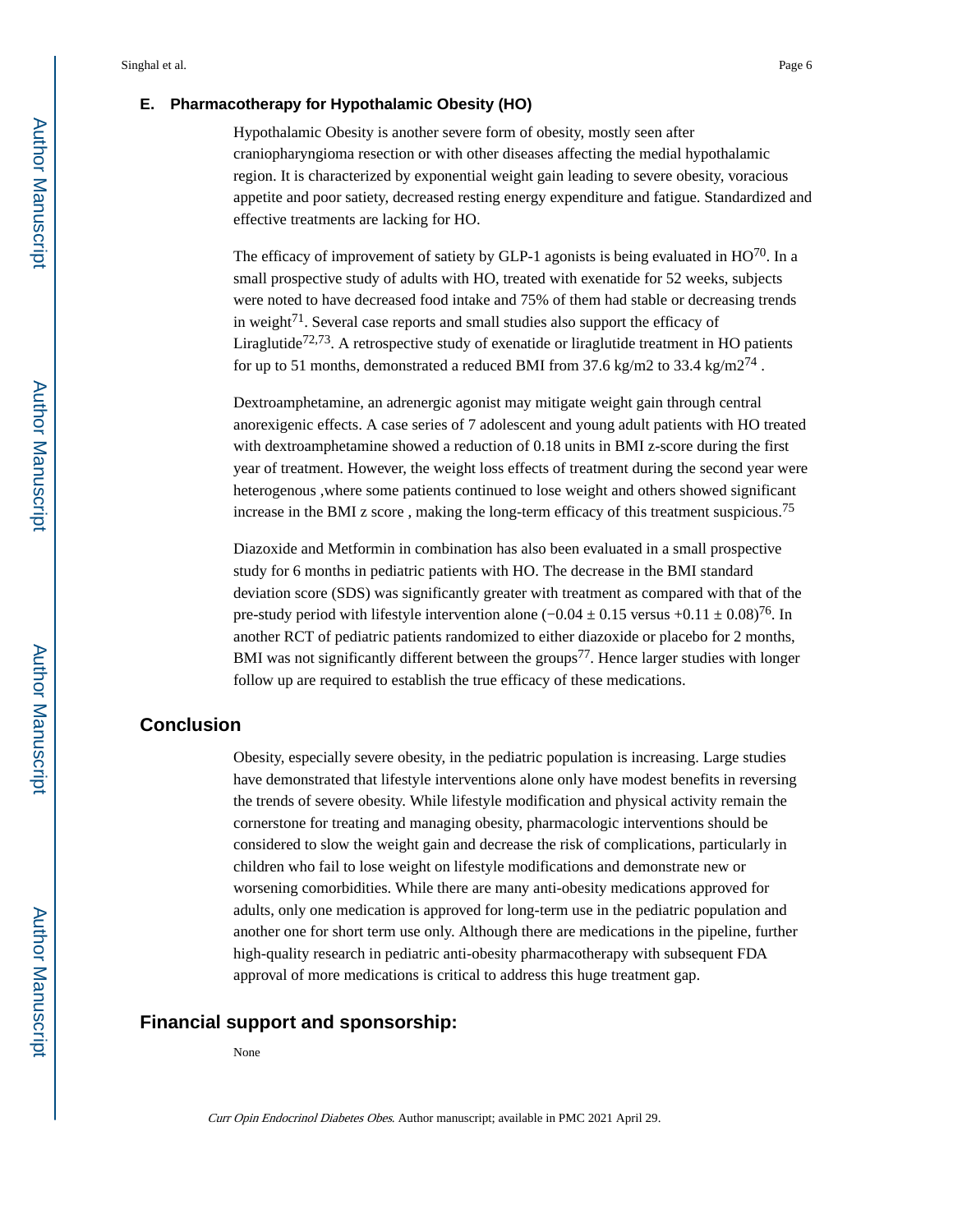Dr. Sonali Malhotra is on the speaker's bureau for Rhythm pharmaceuticals.

Dr. Aluma Chovel Sella and Dr. Vibha Singhal report no disclosures.

Dr Aluma Chovel Sella received funding from the NIH- T32DK007028

Dr. Singhal received funding from the NIH - K23DK110419

#### **References**

Papers of particular interest, published within the annual period of review, have been highlighted as:

\* of special interest

\*\* of outstanding interest

- 1. Anderson PM, Butcher KF, Schanzenbach DW. Understanding recent trends in childhood obesity in the United States. Econ Hum Biol. 2019;34:16–25. doi:10.1016/j.ehb.2019.02.002 [PubMed: 30910341]
- 2. Hales CM, Carroll MD, Fryar CD, Ogden CL. Prevalence of Obesity Among Adults and Youth: United States, 2015–2016. NCHS Data Brief. 2017;(288):1–8.
- 3. Skinner AC, Ravanbakht SN, Skelton JA, Perrin EM, Armstrong SC. Prevalence of Obesity and Severe Obesity in US Children, 1999–2016. Pediatrics. 2018;141(3). doi:10.1542/peds.2017-3459
- 4. de la Haye K, Dijkstra JK, Lubbers MJ, van Rijsewijk L, Stolk R. The dual role of friendship and antipathy relations in the marginalization of overweight children in their peer networks: The TRAILS Study. PLoS ONE. 2017;12(6):e0178130. doi:10.1371/journal.pone.0178130 [PubMed: 28591210]
- 5. Rankin J, Matthews L, Cobley S, et al. Psychological consequences of childhood obesity: psychiatric comorbidity and prevention. Adolescent Health, Medicine and Therapeutics. 2016;7:125–146. doi:10.2147/AHMT.S101631
- 6. Dietz WH. Childhood weight affects adult morbidity and mortality. J Nutr. 1998;128(2 Suppl):411S–414S. doi:10.1093/jn/128.2.411S [PubMed: 9478038]
- 7\*. Ryder JR, Jacobs DR, Sinaiko AR, Kornblum AP, Steinberger J. Longitudinal Changes in Weight Status from Childhood and Adolescence to Adulthood. J Pediatr. 2019;214:187–192.e2. doi:10.1016/j.jpeds.2019.07.035 [PubMed: 31493910] This study shows the high risk for adult obesity in children and adolescents who have obesity This emphasizes the importance of early intervention.
- 8. Mead E, Brown T, Rees K, et al. Diet, physical activity and behavioural interventions for the treatment of overweight or obese children from the age of 6 to 11 years. Cochrane Database Syst Rev. 2017;6:CD012651. doi:10.1002/14651858.CD012651
- 9. Al-Khudairy L, Loveman E, Colquitt JL, et al. Diet, physical activity and behavioural interventions for the treatment of overweight or obese adolescents aged 12 to 17 years. Cochrane Database Syst Rev. 2017;2017(6). doi:10.1002/14651858.CD012691
- 10. Lee EY, Yoon K-H. Epidemic obesity in children and adolescents: risk factors and prevention. Front Med. 2018;12(6):658–666. doi:10.1007/s11684-018-0640-1 [PubMed: 30280308]
- 11. Goldschmidt AB, Stein RI, Saelens BE, Theim KR, Epstein LH, Wilfley DE. Importance of early weight change in a pediatric weight management trial. Pediatrics. 2011;128(1):e33–39. doi:10.1542/peds.2010-2814 [PubMed: 21690118]
- 12. Armstrong SC, Bolling CF, Michalsky MP, Reichard KW, Section on Obesity S on S. Pediatric Metabolic and Bariatric Surgery: Evidence, Barriers, and Best Practices. Pediatrics. 2019;144(6). doi:10.1542/peds.2019-3223
- 13. Safety Yanovski J. and efficacy of Xenical in children and adolescents with obesity-related diseases [[NCT00001723\]](https://clinicaltrials.gov/ct2/show/NCT00001723). [ClinicalTrials.gov](http://ClinicalTrials.gov) website. [https://clinicaltrials.gov/ct2/show/NCT00001723.](https://clinicaltrials.gov/ct2/show/NCT00001723) 2012. Accessed February 2, 2016. [ClinicalTrials.gov](http://ClinicalTrials.gov) website [https://clinicaltrials.gov/ct2/show/](https://clinicaltrials.gov/ct2/show/NCT00001723) [NCT00001723.](https://clinicaltrials.gov/ct2/show/NCT00001723) Published online February 2, 2016.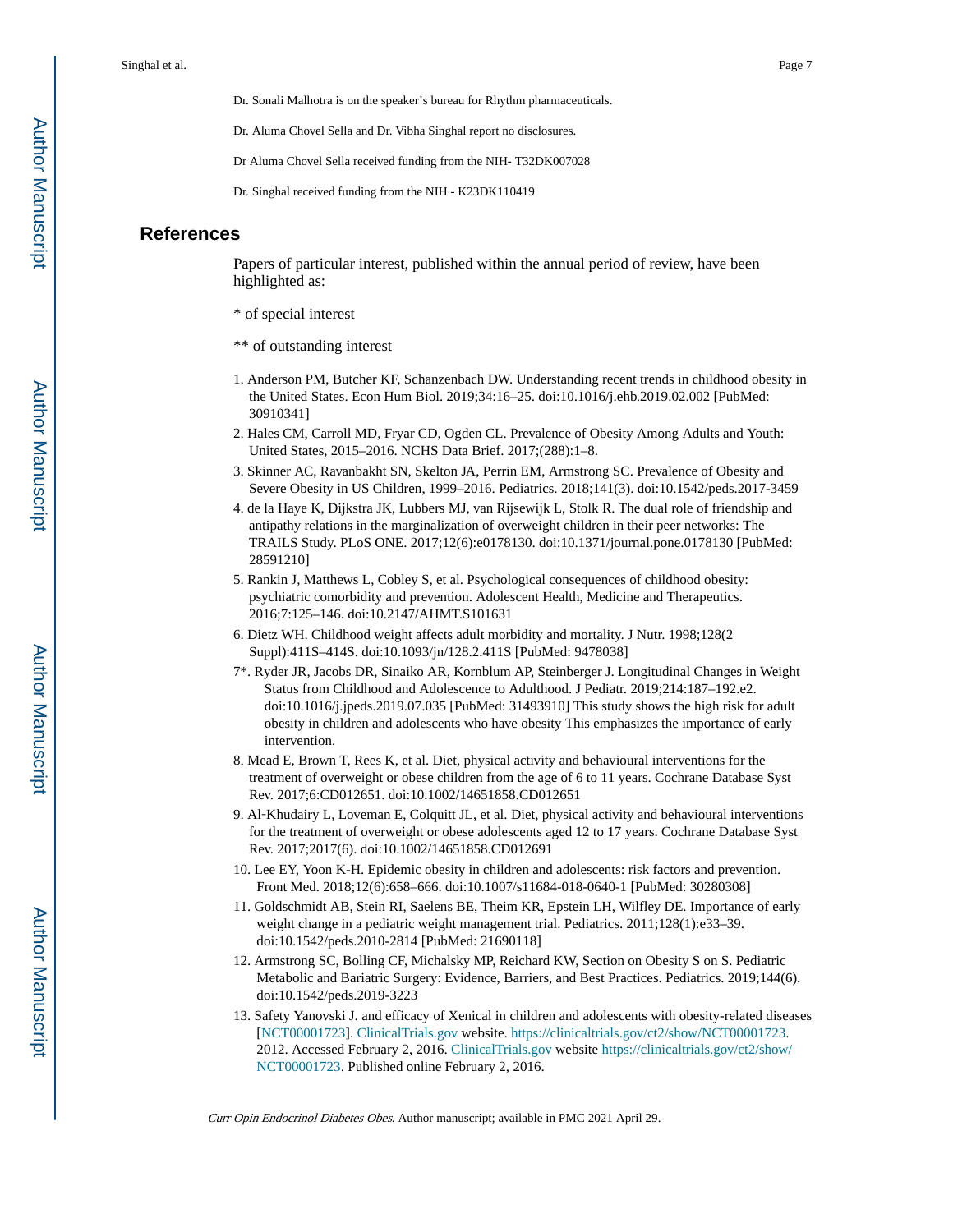- 14. Ryder JR, Kaizer A, Rudser KD, Gross A, Kelly AS, Fox CK. Effect of phentermine on weight reduction in a pediatric weight management clinic. Int J Obes (Lond). 2017;41(1):90–93. doi:10.1038/ijo.2016.185 [PubMed: 27773937]
- 15. Fox CK, Marlatt KL, Rudser KD, Kelly AS. Topiramate for weight reduction in adolescents with severe obesity. Clin Pediatr (Phila). 2015;54(1):19–24. doi:10.1177/0009922814542481 [PubMed: 25027265]
- 16. O'Connor EA, Evans CV, Burda BU, Walsh ES, Eder M, Lozano P. Screening for Obesity and Intervention for Weight Management in Children and Adolescents: Evidence Report and Systematic Review for the US Preventive Services Task Force. JAMA. 2017;317(23):2427–2444. doi:10.1001/jama.2017.0332 [PubMed: 28632873]
- 17\*. Weghuber D, Forslund A, Ahlström H, et al. A 6-month randomized, double-blind, placebocontrolled trial of weekly exenatide in adolescents with obesity. Pediatr Obes. 2020;15(7):e12624. doi:10.1111/ijpo.12624 [PubMed: 32062862] First study to examine the efficacy, safety and tolerability of extended release exenatide in adolescents with obesity. study found a modest effect on BMI and other beneficial effects on glucose and cholesterol.
- 18. Maahs D, de Serna DG, Kolotkin RL, et al. Randomized, double-blind, placebo-controlled trial of orlistat for weight loss in adolescents. Endocr Pract. 2006;12(1):18–28. doi:10.4158/EP.12.1.18 [PubMed: 16524859]
- 19. Chanoine J-P, Hampl S, Jensen C, Boldrin M, Hauptman J. Effect of orlistat on weight and body composition in obese adolescents: a randomized controlled trial. JAMA. 2005;293(23):2873–2883. doi:10.1001/jama.293.23.2873 [PubMed: 15956632]
- 20. Torgerson JS, Hauptman J, Boldrin MN, Sjöström L. XENical in the Prevention of Diabetes in Obese Subjects (XENDOS) Study: A randomized study of orlistat as an adjunct to lifestyle changes for the prevention of type 2 diabetes in obese patients. Diabetes Care. 2004;27(1):155– 161. doi:10.2337/diacare.27.1.155 [PubMed: 14693982]
- 21. Cone RD. Studies on the physiological functions of the melanocortin system. Endocr Rev. 2006;27(7):736–749. doi:10.1210/er.2006-0034 [PubMed: 17077189]
- 22. Srivastava G, Apovian CM. Current pharmacotherapy for obesity. Nat Rev Endocrinol. 2018;14(1):12–24. doi:10.1038/nrendo.2017.122 [PubMed: 29027993]
- 23. Apovian CM, Aronne LJ, Bessesen DH, et al. Pharmacological management of obesity: an endocrine Society clinical practice guideline. J Clin Endocrinol Metab. 2015;100(2):342–362. doi:10.1210/jc.2014-3415 [PubMed: 25590212]
- 24. Woodard K, Louque L, Hsia DS. Medications for the treatment of obesity in adolescents. Ther Adv Endocrinol Metab. 2020;11:2042018820918789. doi:10.1177/2042018820918789
- 25. Cercato C, Roizenblatt VA, Leança CC, et al. A randomized double-blind placebo-controlled study of the long-term efficacy and safety of diethylpropion in the treatment of obese subjects. Int J Obes (Lond). 2009;33(8):857–865. doi:10.1038/ijo.2009.124 [PubMed: 19564877]
- 26. Srivastava G, Fox CK, Kelly AS, et al. Clinical Considerations Regarding the Use of Obesity Pharmacotherapy in Adolescents with Obesity. Obesity (Silver Spring). 2019;27(2):190–204. doi:10.1002/oby.22385 [PubMed: 30677262]
- 27. Aronne LJ, Wadden TA, Peterson C, Winslow D, Odeh S, Gadde KM. Evaluation of phentermine and topiramate versus phentermine/topiramate extended-release in obese adults. Obesity (Silver Spring). 2013;21(11):2163–2171. doi:10.1002/oby.20584 [PubMed: 24136928]
- 28. Allison DB, Gadde KM, Garvey WT, et al. Controlled-release phentermine/topiramate in severely obese adults: a randomized controlled trial (EQUIP). Obesity (Silver Spring). 2012;20(2):330–342. doi:10.1038/oby.2011.330 [PubMed: 22051941]
- 29. Gadde KM, Allison DB, Ryan DH, et al. Effects of low-dose, controlled-release, phentermine plus topiramate combination on weight and associated comorbidities in overweight and obese adults (CONQUER): a randomised, placebo-controlled, phase 3 trial. Lancet. 2011;377(9774):1341– 1352. doi:10.1016/S0140-6736(11)60205-5 [PubMed: 21481449]
- 30. Narayanaswami V, Dwoskin LP. Obesity: Current and potential pharmacotherapeutics and targets. Pharmacol Ther. 2017;170:116–147. doi:10.1016/j.pharmthera.2016.10.015 [PubMed: 27773782]
- 31. Greig SL, Keating GM. Naltrexone ER/Bupropion ER: A Review in Obesity Management. Drugs. 2015;75(11):1269–1280. doi:10.1007/s40265-015-0427-5 [PubMed: 26105116]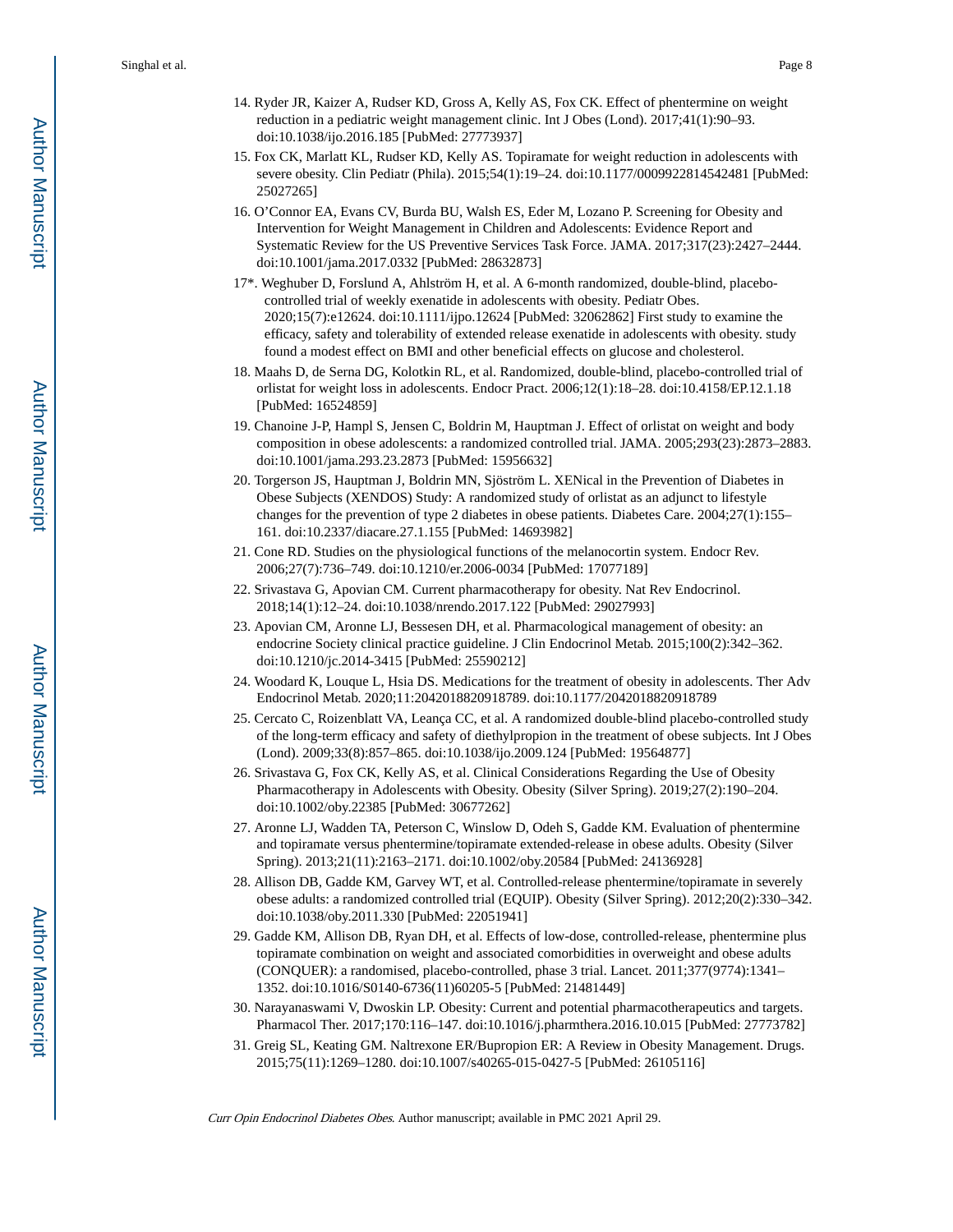- 32. Kweon K, Kim H-W. Effectiveness and Safety of Bupropion in Children and Adolescents with Depressive Disorders: A Retrospective Chart Review. Clin Psychopharmacol Neurosci. 2019;17(4):537–541. doi:10.9758/cpn.2019.17.4.537 [PubMed: 31671492]
- 33. Khera R, Murad MH, Chandar AK, et al. Association of Pharmacological Treatments for Obesity With Weight Loss and Adverse Events. JAMA. 2016;315(22):2424–2434. doi:10.1001/ jama.2016.7602 [PubMed: 27299618]
- 34. Greenway FL, Fujioka K, Plodkowski RA, et al. Effect of naltrexone plus bupropion on weight loss in overweight and obese adults (COR-I): a multicentre, randomised, double-blind, placebocontrolled, phase 3 trial. Lancet. 2010;376(9741):595–605. doi:10.1016/S0140-6736(10)60888-4 [PubMed: 20673995]
- 35. Greenway FL, Dunayevich E, Tollefson G, et al. Comparison of Combined Bupropion and Naltrexone Therapy for Obesity with Monotherapy and Placebo. J Clin Endocrinol Metab. 2009;94(12):4898–4906. doi:10.1210/jc.2009-1350 [PubMed: 19846734]
- 36. Pilitsi E, Farr OM, Polyzos SA, et al. Pharmacotherapy of obesity: Available medications and drugs under investigation. Metab Clin Exp. 2019;92:170–192. doi:10.1016/j.metabol.2018.10.010 [PubMed: 30391259]
- 37. Inzucchi SE, Lipska KJ, Mayo H, Bailey CJ, McGuire DK. Metformin in Patients With Type 2 Diabetes and Kidney Disease. JAMA. 2014;312(24):2668–2675. doi:10.1001/jama.2014.15298 [PubMed: 25536258]
- 38. Madras BK, Miller GM, Fischman AJ. The dopamine transporter and attention-deficit/ hyperactivity disorder. Biol Psychiatry. 2005;57(11):1397–1409. doi:10.1016/ j.biopsych.2004.10.011 [PubMed: 15950014]
- 39. Frampton JE. Lisdexamfetamine Dimesylate: A Review in Paediatric ADHD. Drugs. 2018;78(10):1025–1036. doi:10.1007/s40265-018-0936-0 [PubMed: 29923015]
- 40. Banaschewski T, Johnson M, Nagy P, et al. Growth and Puberty in a 2-Year Open-Label Study of Lisdexamfetamine Dimesylate in Children and Adolescents with Attention-Deficit/Hyperactivity Disorder. CNS Drugs. 2018;32(5):455–467. doi:10.1007/s40263-018-0514-8 [PubMed: 29790103]
- 41. Ichikawa H, Miyajima T, Yamashita Y, Fujiwara M, Fukushi A, Saito K. Long-term study of lisdexamfetamine dimesylate in Japanese children and adolescents with attention-deficit/ hyperactivity disorder. Neuropsychopharmacol Rep. 2020;40(1):52–62. doi:10.1002/npr2.12091 [PubMed: 31814294]
- 42. Gould MS, Walsh BT, Munfakh JL, et al. Sudden death and use of stimulant medications in youths. Am J Psychiatry. 2009;166(9):992–1001. doi:10.1176/appi.ajp.2009.09040472 [PubMed: 19528194]
- 43. Anders T, Sharfstein S. ADHD drugs and cardiovascular risk. N Engl J Med. 2006;354(21):2296– 2298; author reply 2296–2298. doi:10.1056/NEJMc061187
- 44. van Can J, Sloth B, Jensen CB, Flint A, Blaak EE, Saris WHM. Effects of the once-daily GLP-1 analog liraglutide on gastric emptying, glycemic parameters, appetite and energy metabolism in obese, non-diabetic adults. Int J Obes (Lond). 2014;38(6):784–793. doi:10.1038/ijo.2013.162 [PubMed: 23999198]
- 45. Farr OM, Tsoukas MA, Triantafyllou G, et al. Short-term administration of the GLP-1 analog liraglutide decreases circulating leptin and increases GIP levels and these changes are associated with alterations in CNS responses to food cues: A randomized, placebo-controlled, crossover study. Metab Clin Exp. 2016;65(7):945–953. doi:10.1016/j.metabol.2016.03.009 [PubMed: 27282865]
- 46. Schlögl H, Kabisch S, Horstmann A, et al. Exenatide-induced reduction in energy intake is associated with increase in hypothalamic connectivity. Diabetes Care. 2013;36(7):1933–1940. doi:10.2337/dc12-1925 [PubMed: 23462665]
- 47\*\*. Kelly AS, Auerbach P, Barrientos-Perez M, et al. A Randomized, Controlled Trial of Liraglutide for Adolescents with Obesity. N Engl J Med. 2020;382(22):2117–2128. doi:10.1056/ NEJMoa1916038 [PubMed: 32233338] This study showed liraglutide is superior to placebo in BMI reduction of adolescents with obesity over a long period of use and follow up.
- 48. Kelly AS, Rudser KD, Nathan BM, et al. The effect of glucagon-like peptide-1 receptor agonist therapy on body mass index in adolescents with severe obesity: a randomized, placebo-controlled,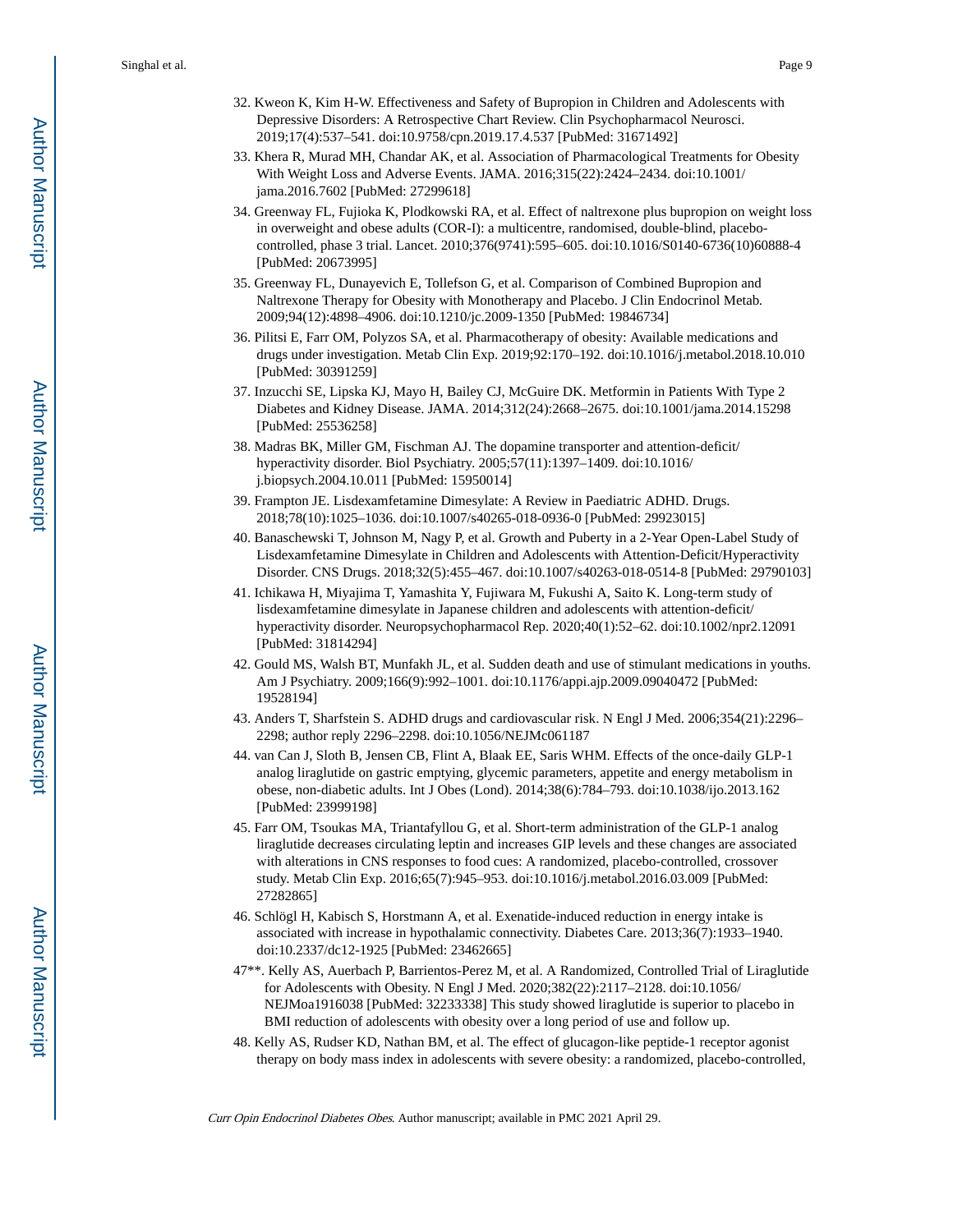clinical trial. JAMA Pediatr. 2013;167(4):355–360. doi:10.1001/jamapediatrics.2013.1045 [PubMed: 23380890]

- 49. Danne T, Biester T, Kapitzke K, et al. Liraglutide in an Adolescent Population with Obesity: A Randomized, Double-Blind, Placebo-Controlled 5-Week Trial to Assess Safety, Tolerability, and Pharmacokinetics of Liraglutide in Adolescents Aged 12–17 Years. J Pediatr. 2017;181:146– 153.e3. doi:10.1016/j.jpeds.2016.10.076 [PubMed: 27979579]
- 50. Patel DK, Stanford FC. Safety and tolerability of new-generation anti-obesity medications: a narrative review. Postgrad Med. 2018;130(2):173–182. doi:10.1080/00325481.2018.1435129 [PubMed: 29388462]
- 51. Linnebjerg H, Kothare PA, Skrivanek Z, et al. Exenatide: effect of injection time on postprandial glucose in patients with Type 2 diabetes. Diabet Med. 2006;23(3):240–245. doi:10.1111/ j.1464-5491.2006.01800.x [PubMed: 16492205]
- 52. 1, 2, 1, 3. Glucagon-like peptide-1 receptor agonists in type 2 diabetes treatment: are they all the same? Diabetes/Metabolism Research & Reviews. 2019;35(1):N.PAG-N.PAG. doi:10.1002/ dmrr.3070
- 53. Marbury TC, Flint A, Jacobsen JB, Derving Karsbøl J, Lasseter K. Pharmacokinetics and Tolerability of a Single Dose of Semaglutide, a Human Glucagon-Like Peptide-1 Analog, in Subjects With and Without Renal Impairment. Clin Pharmacokinet. 2017;56(11):1381–1390. doi:10.1007/s40262-017-0528-2 [PubMed: 28349386]
- 54. Chung WK. An Overview of Mongenic and Syndromic Obesities in Humans. Pediatr Blood Cancer. 2012;58(1):122–128. doi:10.1002/pbc.23372 [PubMed: 21994130]
- 55. Geets E, Meuwissen MEC, Hul WV. Clinical, molecular genetics and therapeutic aspects of syndromic obesity. Clinical Genetics. 2019;95(1):23–40. doi:10.1111/cge.13367 [PubMed: 29700824]
- 56. Sze L, Purtell L, Jenkins A, et al. Effects of a Single Dose of Exenatide on Appetite, Gut Hormones, and Glucose Homeostasis in Adults with Prader-Willi Syndrome. J Clin Endocrinol Metab. 2011;96(8):E1314–E1319. doi:10.1210/jc.2011-0038 [PubMed: 21632815]
- 57. Senda M, Ogawa S, Nako K, Okamura M, Sakamoto T, Ito S. The glucagon-like peptide-1 analog liraglutide suppresses ghrelin and controls diabetes in a patient with Prader-Willi syndrome. Endocr J. 2012;59(10):889–894. doi:10.1507/endocrj.ej12-0074 [PubMed: 22785236]
- 58. Kim Y-M, Lee YJ, Kim SY, Cheon CK, Lim HH. Successful rapid weight reduction and the use of liraglutide for morbid obesity in adolescent Prader-Willi syndrome. Ann Pediatr Endocrinol Metab. 2020;25(1):52–56. doi:10.6065/apem.2020.25.1.52 [PubMed: 32252218]
- 59. Salehi P, Hsu I, Azen CG, Mittelman SD, Geffner ME, Jeandron D. Effects of exenatide on weight and appetite in overweight adolescents and young adults with Prader-Willi syndrome. Pediatr Obes. 2017;12(3):221–228. doi:10.1111/ijpo.12131 [PubMed: 27071367]
- 60. Lawson EA. The effects of oxytocin on eating behaviour and metabolism in humans. Nat Rev Endocrinol. 2017;13(12):700–709. doi:10.1038/nrendo.2017.115 [PubMed: 28960210]
- 61. Zhang H, Wu C, Chen Q, et al. Treatment of obesity and diabetes using oxytocin or analogs in patients and mouse models. PLoS ONE. 2013;8(5):e61477. doi:10.1371/journal.pone.0061477 [PubMed: 23700406]
- 62. Thienel M, Fritsche A, Heinrichs M, et al. Oxytocin's inhibitory effect on food intake is stronger in obese than normal-weight men. Int J Obes (Lond). 2016;40(11):1707–1714. doi:10.1038/ ijo.2016.149 [PubMed: 27553712]
- 63. Miller JL, Tamura R, Butler MG, et al. Oxytocin treatment in children with Prader–Willi syndrome: A double-blind, placebo-controlled, crossover study. Am J Med Genet A. 2017;173(5):1243–1250. doi:10.1002/ajmg.a.38160 [PubMed: 28371242]
- 64. Kuppens RJ, Donze SH, Hokken-Koelega ACS. Promising effects of oxytocin on social and foodrelated behaviour in young children with Prader-Willi syndrome: a randomized, double-blind, controlled crossover trial. Clin Endocrinol (Oxf). 2016;85(6):979–987. doi:10.1111/cen.13169 [PubMed: 27486141]
- 65. Einfeld SL, Smith E, McGregor IS, et al. A double-blind randomized controlled trial of oxytocin nasal spray in Prader Willi syndrome. Am J Med Genet A. 2014;164A(9):2232–2239. doi:10.1002/ajmg.a.36653 [PubMed: 24980612]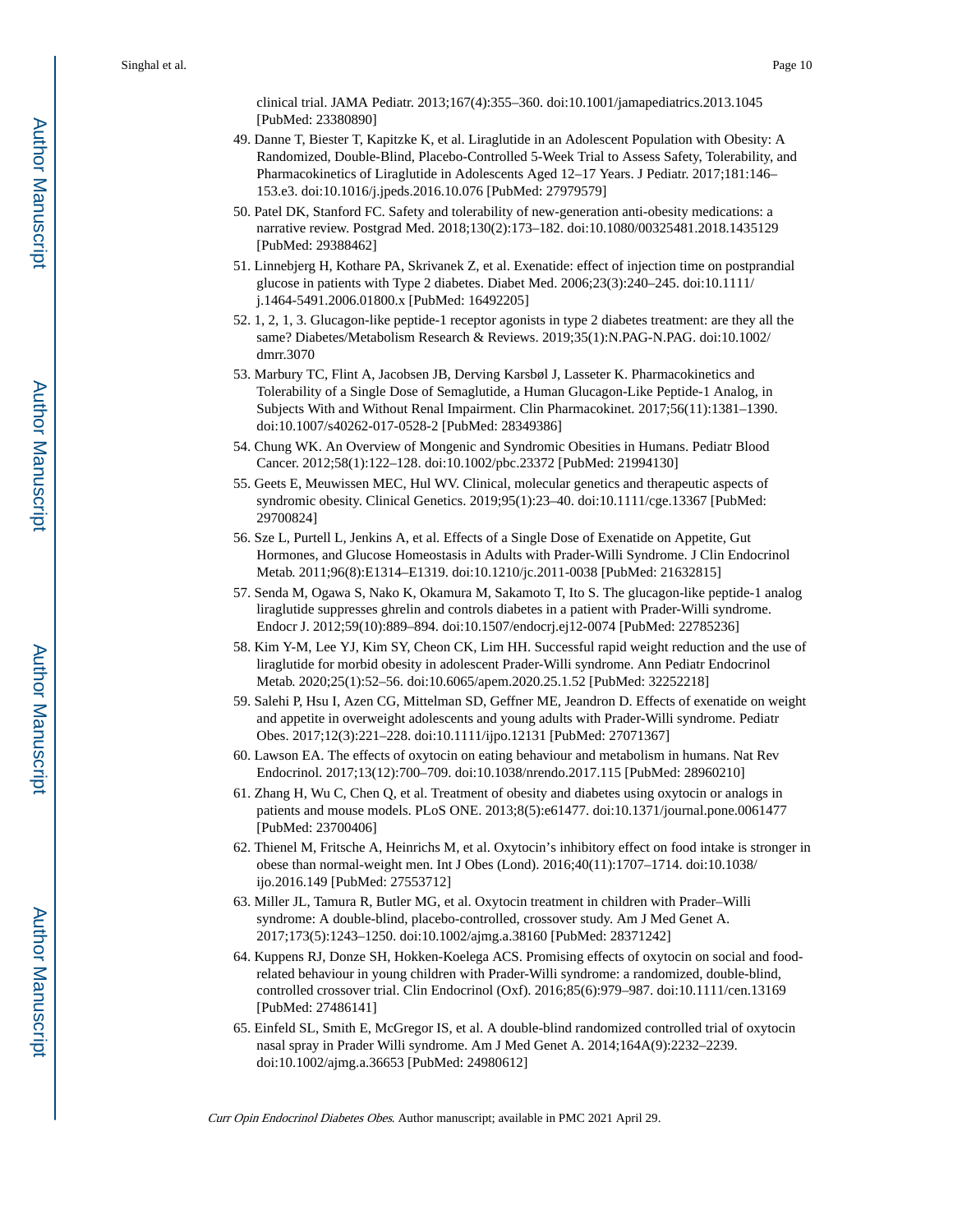- 66. Farooqi IS, Matarese G, Lord GM, et al. Beneficial effects of leptin on obesity, T cell hyporesponsiveness, and neuroendocrine/metabolic dysfunction of human congenital leptin deficiency. J Clin Invest. 2002;110(8):1093–1103. doi:10.1172/JCI15693 [PubMed: 12393845]
- 67. Licinio J, Caglayan S, Ozata M, et al. Phenotypic effects of leptin replacement on morbid obesity, diabetes mellitus, hypogonadism, and behavior in leptin-deficient adults. Proc Natl Acad Sci USA. 2004;101(13):4531–4536. doi:10.1073/pnas.0308767101 [PubMed: 15070752]
- 68. Kuhnen P, Clement K, Wiegand S, et al. Proopiomelanocortin Deficiency Treated with a Melanocortin-4 Receptor Agonist. New England Journal of Medicine. 2016;375(3):240–246. doi:10.1056/NEJMoa1512693
- 69. Clément K, Biebermann H, Farooqi IS, et al. MC4R agonism promotes durable weight loss in patients with leptin receptor deficiency. Nat Med. 2018;24(5):551–555. doi:10.1038/ s41591-018-0015-9 [PubMed: 29736023]
- 70. van Iersel L, Brokke KE, Adan RAH, Bulthuis LCM, van den Akker ELT, van Santen HM. Pathophysiology and Individualized Treatment of Hypothalamic Obesity Following Craniopharyngioma and Other Suprasellar Tumors: A Systematic Review. Endocr Rev. 2019;40(1):193–235. doi:10.1210/er.2018-00017 [PubMed: 30247642]
- 71. Lomenick JP, Buchowski MS, Shoemaker AH. A 52-week pilot study of the effects of exenatide on body weight and energy balance in patients with hypothalamic obesity. Obesity (Silver Spring). 2016;24(6):1222–1225. doi:10.1002/oby.21493 [PubMed: 27133664]
- 72. Ando T, Haraguchi A, Matsunaga T, et al. Liraglutide as a Potentially Useful Agent for Regulating Appetite in Diabetic Patients with Hypothalamic Hyperphagia and Obesity. Intern Med. 2014;53(16):1791–1795. doi:10.2169/internalmedicine.53.1646 [PubMed: 25130112]
- 73. Ashraf S, Nadkarni P, Bansal N, Stred SE. Liraglutide for the treatment of hypothalamic obesity. AACE Clinical Case Reports. 2018;4(4):e342–e345. doi:10.4158/ACCR-2018-0009
- 74. Zoicas F, Droste M, Mayr B, Buchfelder M, Schöfl C. GLP-1 analogues as a new treatment option for hypothalamic obesity in adults: report of nine cases. Eur J Endocrinol. 2013;168(5):699–706. doi:10.1530/EJE-12-0997 [PubMed: 23392214]
- 75. Denzer C, Denzer F, Lennerz BS, Vollbach H, Lustig RH, Wabitsch M. Treatment of Hypothalamic Obesity with Dextroamphetamine: A Case Series. Obes Facts. 2019;12(1):91–102. doi:10.1159/000495851 [PubMed: 30844799]
- 76. Hamilton JK, Conwell LS, Syme C, Ahmet A, Jeffery A, Daneman D. Hypothalamic Obesity following Craniopharyngioma Surgery: Results of a Pilot Trial of Combined Diazoxide and Metformin Therapy. Int J Pediatr Endocrinol. 2011;2011:417949. doi:10.1155/2011/417949 [PubMed: 21603206]
- 77. Brauner R, Serreau R, Souberbielle J-C, et al. Diazoxide in Children With Obesity After Hypothalamic-Pituitary Lesions: A Randomized, Placebo-Controlled Trial. J Clin Endocrinol Metab. 2016;101(12):4825–4833. doi:10.1210/jc.2016-2126 [PubMed: 27603903]
- 78. O'Connor EA, Evans CV, Burda BU, Walsh ES, Eder M, Lozano P. Screening for Obesity and Intervention for Weight Management in Children and Adolescents: Evidence Report and Systematic Review for the US Preventive Services Task Force. JAMA. 2017;317(23):2427–2444. doi:10.1001/jama.2017.0332 [PubMed: 28632873]
- 79. Fox CK, Kaizer AM, Rudser KD, et al. Meal-Replacements followed by Topiramate for the Treatment of Adolescent Severe Obesity: A Pilot Randomized Controlled Trial. Obesity (Silver Spring). 2016;24(12):2553–2561. doi:10.1002/oby.21633 [PubMed: 27807925]
- 80. Anderson JW, Greenway FL, Fujioka K, Gadde KM, McKenney J, O'Neil PM. Bupropion SR enhances weight loss: a 48-week double-blind, placebo- controlled trial. Obes Res. 2002;10(7):633–641. doi:10.1038/oby.2002.86 [PubMed: 12105285]
- 81. Kelly AS, Metzig AM, Rudser KD, et al. Exenatide as a Weight-Loss Therapy in Extreme Pediatric Obesity A Randomized, Controlled Pilot Study. Obesity (Silver Spring). 2012;20(2):364–370. doi:10.1038/oby.2011.337 [PubMed: 22076596]
- 82. Nathan BM, Rudser KD, Abuzzahab MJ, et al. Predictors of weight-loss response with glucagonlike peptide-1 receptor agonist treatment among adolescents with severe obesity. Clin Obes. 2016;6(1):73–78. doi:10.1111/cob.12128 [PubMed: 26683756]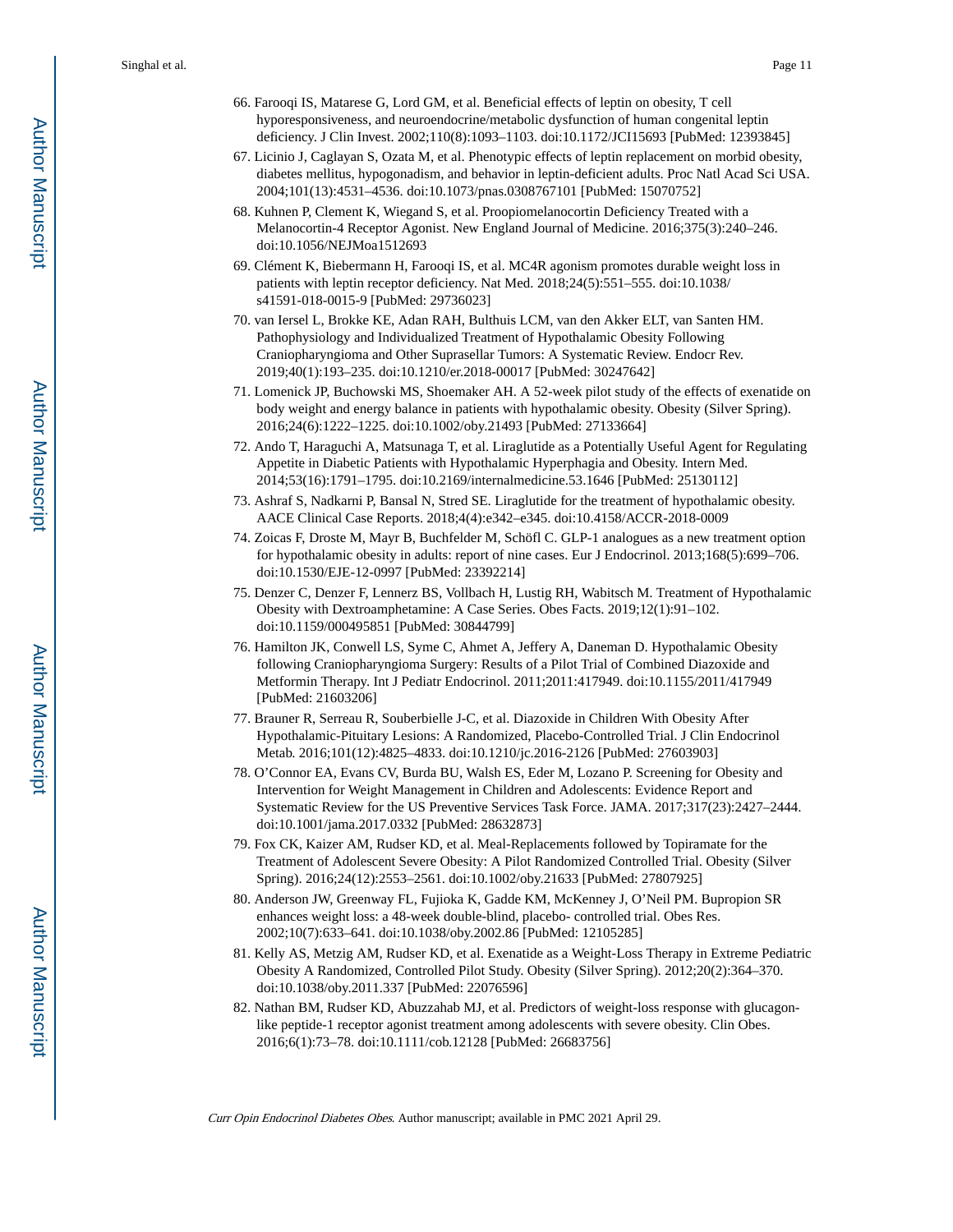#### **KEY POINTS:**

Severe obesity is escalating, and lifestyle-based therapies have modest effects in changing the trajectory of the disease.

Treatment of obesity needs additional and more efficacious treatment options which should be tailored based on the age of the patient, severity of disease and associated comorbidities.

Anti-obesity pharmacotherapy should be utilized in patients who have failed attempts to weight loss after lifestyle modifications.

Syndromic, monogenic and hypothalamic obesity are other severe forms of obesity which remain recalcitrant to standard treatment options.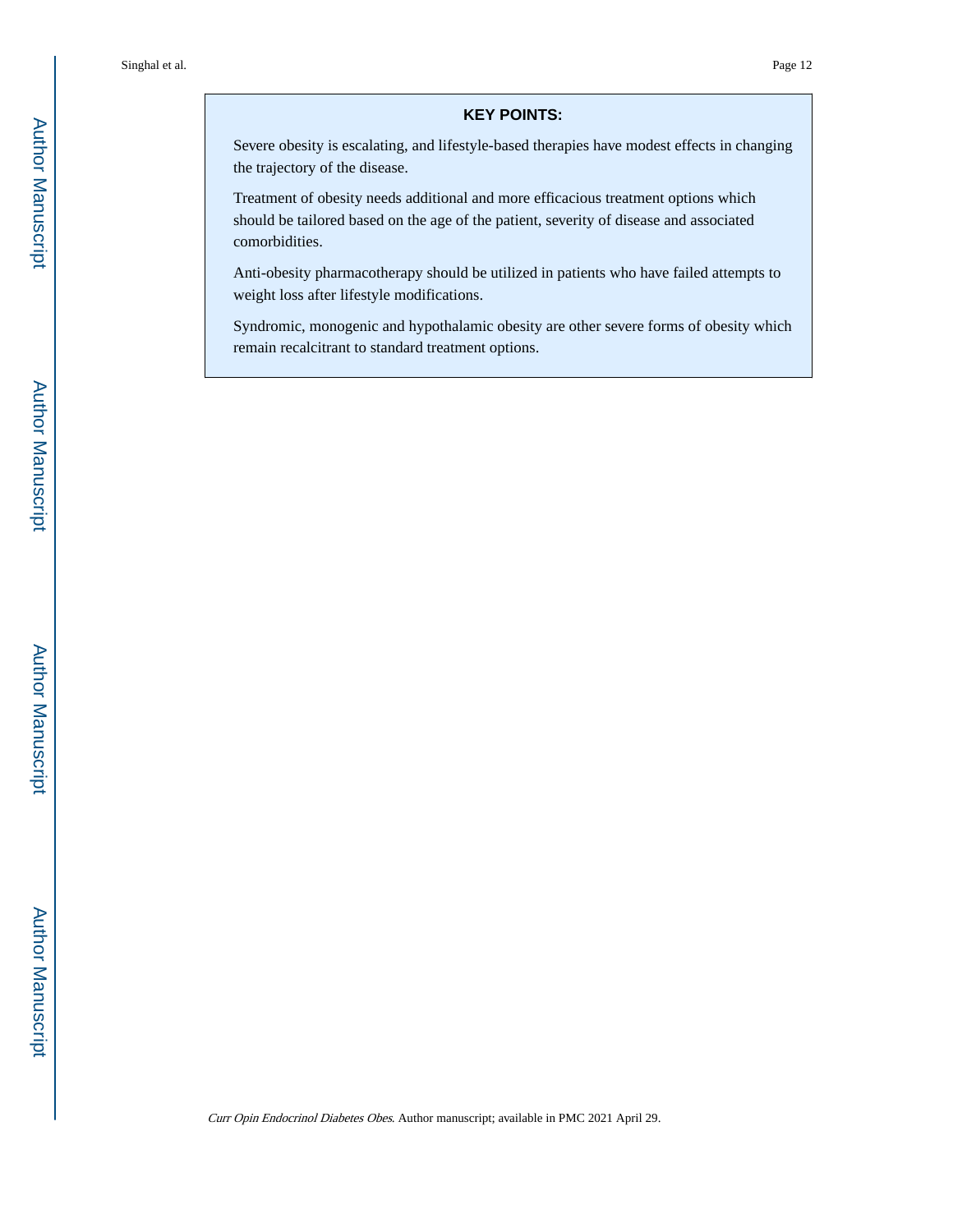Singhal et al. Page 13



#### **Fig 1: BMI SDS/BMI Z score change by weight loss medication**

A BMI SDS change from representative controlled trials is reported for Orlistat, Metformin, Exenatide, Liraglutide. A BMI Z score change from representative studies is reported for Phentermine, Topiramate.<sup>10–14</sup>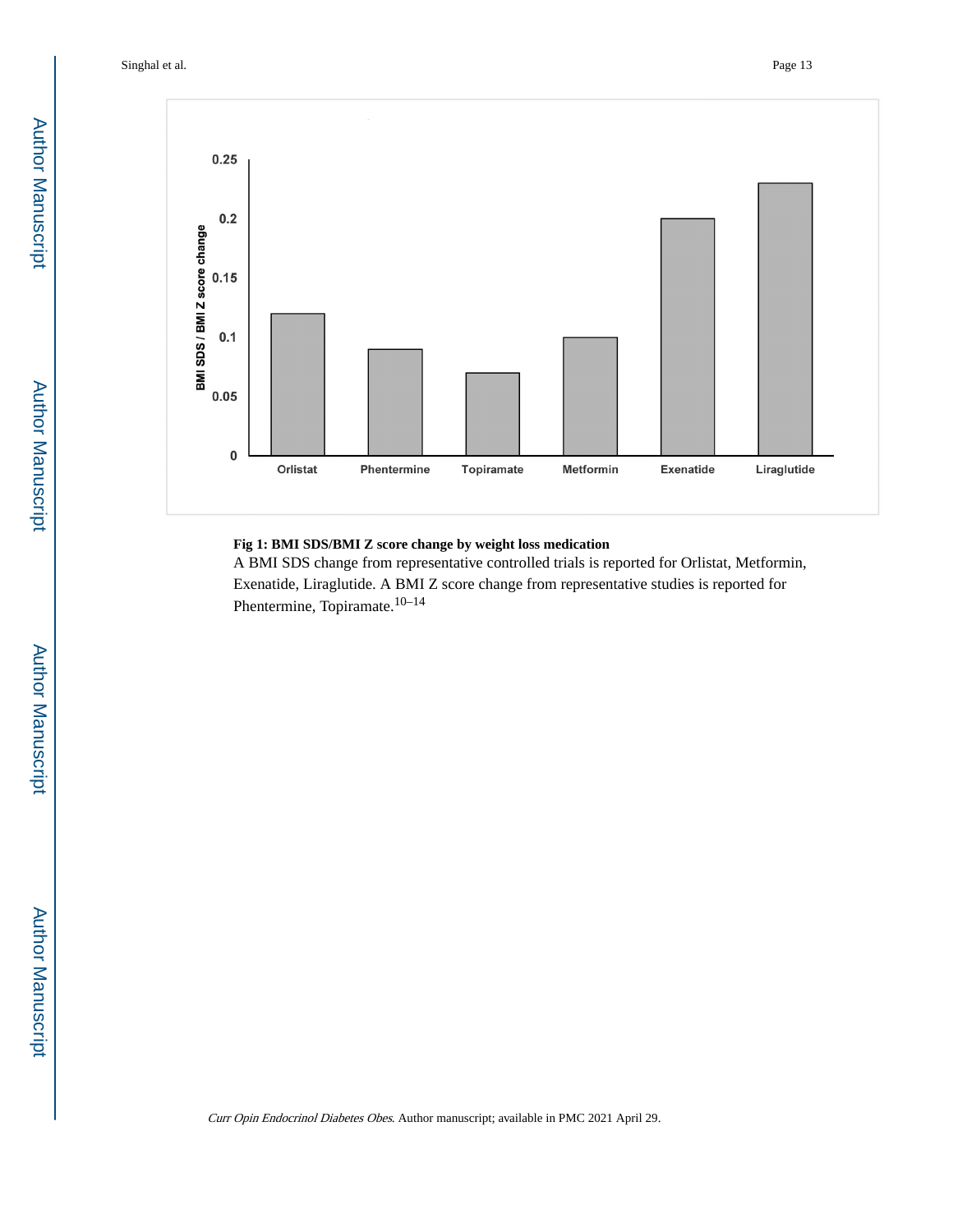

#### **Figure 2: Sites and mechanism of action of various anti-obesity medications. (Original representation)**

The hypothalamic region of the brain is the primary site of action of many anti-obesity medications. The arcuate nucleus of the hypothalamus harbors the proopiomelanocortin (POMC)/cocaine and amphetamine regulated transcript (CART) neurons as well as the agouti-related peptide (AgRP)/neuropeptide Y (NPY) neurons. Activation of POMC/CART results in decrease food intake and increased resting energy expenditure (REE)and activation of AgRP/NPY results in is orexigenic effects. The main product of POMC/CART neuron activation is POMC. POMC undergoes proteolytic cleavage to produce many active peptides. Alpha melanocyte stimulating hormone (α-MSH), a product of POMC acts as a ligand to Melanocortin 4 receptor (MC4R) located on the neurons of the paraventricular nucleus of the hypothalamus. Activation of the melanocortin pathway leads to increased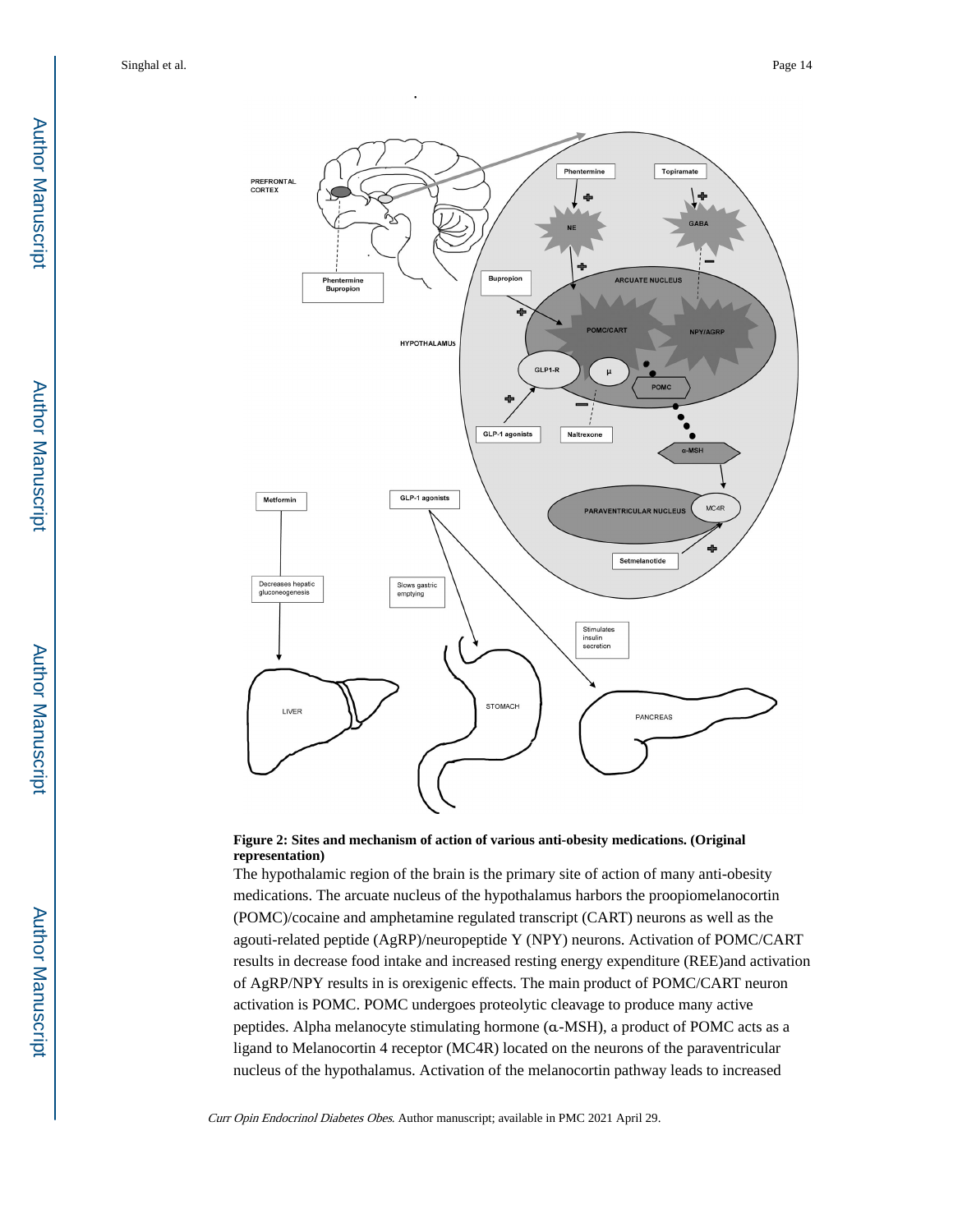REE and decrease in food intake. Various medications exert the weight loss effect by central and/or peripheral mechanisms as illustrated in the figure.

NE: Nor epinephrine; GABA, gamma-Aminobutyric acid; GLP-1, glucagon-like peptide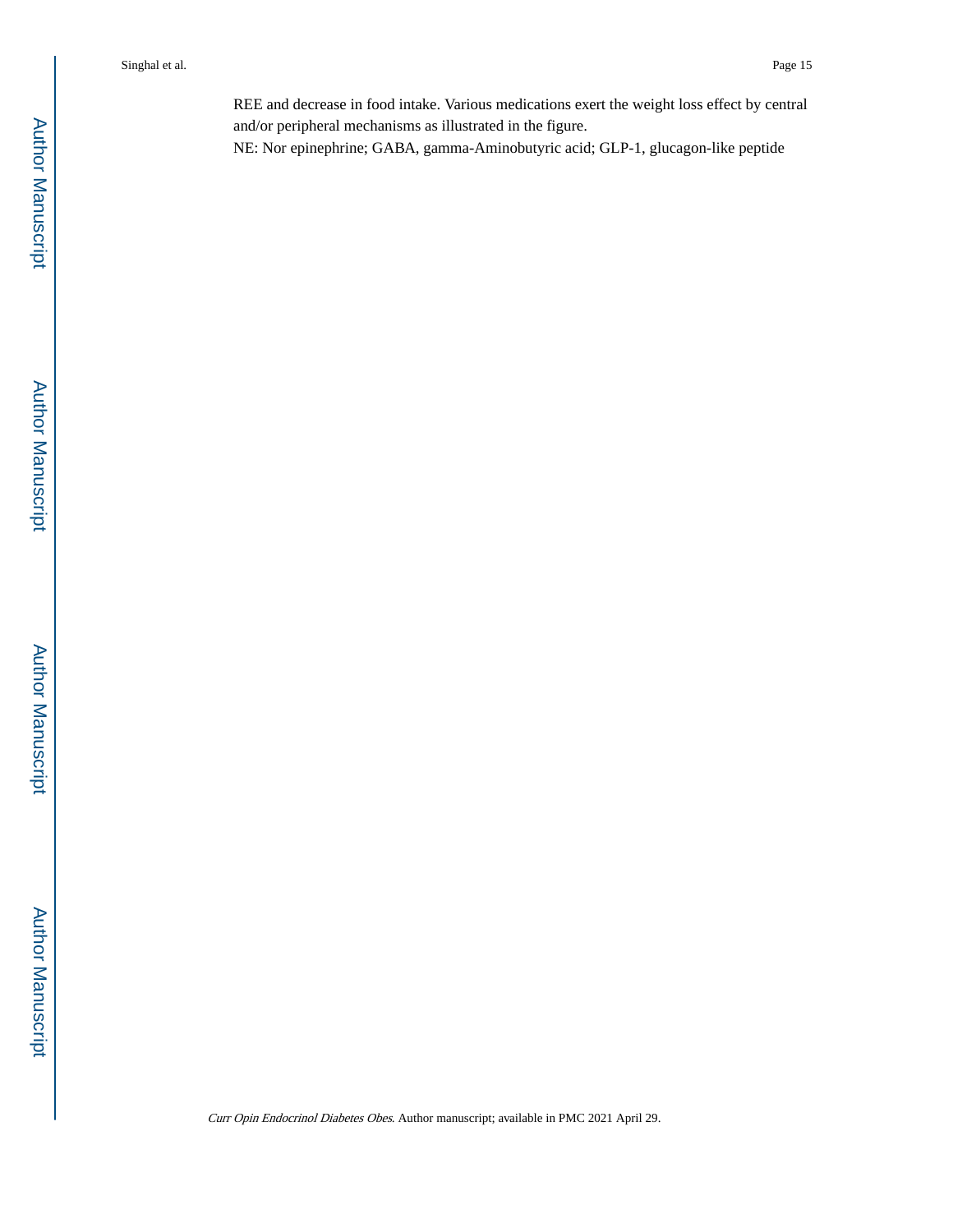| i<br>į<br>i |  |
|-------------|--|
| ĵ<br>į      |  |

г

# **Table 1:**

| received to the contract the factor of the contract of the contract of the contract of the contract of the contract of the contract of the contract of the contract of the contract of the contract of the contract of the con |  |
|--------------------------------------------------------------------------------------------------------------------------------------------------------------------------------------------------------------------------------|--|
|                                                                                                                                                                                                                                |  |
|                                                                                                                                                                                                                                |  |
|                                                                                                                                                                                                                                |  |
|                                                                                                                                                                                                                                |  |
|                                                                                                                                                                                                                                |  |
|                                                                                                                                                                                                                                |  |
|                                                                                                                                                                                                                                |  |

| Medication                                                                            | Mechanism |                                                                                                                                                                                                                                      | Side effects                                                                                                                                                    | Contraindications                                                                                                    | Efficacy from Pediatric data                                                                                                                                     |
|---------------------------------------------------------------------------------------|-----------|--------------------------------------------------------------------------------------------------------------------------------------------------------------------------------------------------------------------------------------|-----------------------------------------------------------------------------------------------------------------------------------------------------------------|----------------------------------------------------------------------------------------------------------------------|------------------------------------------------------------------------------------------------------------------------------------------------------------------|
|                                                                                       |           |                                                                                                                                                                                                                                      |                                                                                                                                                                 |                                                                                                                      | different measures of weight<br>change reported)                                                                                                                 |
| $\rm{Orlistat}^{13,18,19,78}$                                                         |           | Inhibits pancreatic and gastric lipase<br>Decreases lipid absorption                                                                                                                                                                 | GI symptoms - abdominal pain, oily<br>& incontinence, flatus, fat soluble<br>stools and spotting, fecal urgency<br>vitamin deficiency                           | Chronic malabsorption,<br>cholestasis, pregnancy                                                                     | -2.61-kg placebo-subtracted<br>weight loss after 1 year of<br>treatment.                                                                                         |
| Phentermine <sup>14,22,28</sup>                                                       |           | Norepinephrine reuptake inhibitor<br>catecholamine release<br>Inhibits hypothalamic                                                                                                                                                  | Irritability, insomnia, dry mouth,<br>and BP elevation. GI symptoms-<br>dizziness, tremor, headache, HR<br>abdominal pain, diarrhea,<br>constipation, nausea    | ģ<br>hyperthyroidism, glaucoma,<br>use of monoamine oxidase<br>Cardiovascular disease,<br>inhibitors                 | modification compared to lifestyle<br>4.1% reduction in BMI and 3.2 kg<br>reduction in weight at 6-months<br>with phentermine and lifestyle<br>modification only |
| "Topiramate <sup>15,26,29,79</sup>                                                    |           | Weakly inhibits carbonic anhydrase<br>Augments the GABA (A) activity<br>Antagonizes glutamate receptors<br>Blocks neuronal Na channels                                                                                               | Cognitive dysfunction, paresthesia,<br>nephrolithiasis, metabolic acidosis                                                                                      | Pregnancy (teratogen), acute<br>angleclosure glaucoma<br>myopia and secondary                                        | $2 - 4.9%$ BMI reduction with 75<br>mg of topiramate for 6 months                                                                                                |
| Naltrexone <sup>24,32,33,80</sup><br>Bupropion/                                       |           | Naltrexone is an opioid receptor<br>Bupropion selectively inhibits<br>reuptake of dopamine and<br>noradrenaline                                                                                                                      | constipation, dry mouth. irritability,<br>dizziness, insomnia, headaches,<br>Headache, dizziness, vomiting,<br>anxiety, fatigue and tremor                      | increased suicidal risk and<br>ideation in young adults<br>A black box warning of                                    | Data is not available for $<$ 18 years                                                                                                                           |
| Metformin <sup>26,36,78</sup>                                                         |           | glucose production in the liver and<br>its absorption from the intestine<br>kinase signaling, thus suppressing<br>Biguanide, interferes with protein<br>absorption from the intestine<br>Increase glucose uptake in the<br>periphery | Mostly GI symptoms-bloating,<br>flatus, diarrhea, usually well<br>tolerated                                                                                     | Severe Hepatic/Renal Disease                                                                                         | BMIZ score reduction of 0.1 and<br>BMI reduction of 0.86 compared<br>to placebo                                                                                  |
| Lis dexamphetamine <sup>40,41</sup>                                                   |           | Dopamine agonist<br>CNS stimulator                                                                                                                                                                                                   | abdominal pain, vomiting, HR and<br>Diarrhea, dizziness, dry mouth,<br>irritability, insomnia, nausea,<br><b>BP</b> elevation                                   | Serotonin syndrome with use of<br>Psychiatric adverse reactions<br>Cardiovascular diseases<br>serotonergic agent.    | 0.24-0.51-point reduction in BMI<br>z score (dose dependent)                                                                                                     |
| agonists <sup>17,26,47-49,55,57-59,81,82</sup><br>Liraglutide<br>Exenatide<br>$GLP-1$ |           | Act on the hypothalamus, limbic/<br>reward system and cortex<br>Slowing gastric emptying<br>Enhance insulin secretion                                                                                                                | insulinotropic medications A small<br>GI symptoms- nausea, vomiting,<br>Hypoglycemia risk in those on<br>risk of cholelithiasis and<br>pancreatitis<br>diarrhea | Pregnancy, personal or family<br>carcinoma or type 2 multiple<br>history of medullary thyroid<br>endocrine neoplasia | 56 weeks of Liraglutide vs placebo<br>Absolute BMI reduction of 3.42%<br>BMI SDS reduction of 0.23 with<br>with exenatide for 3-6 months                         |